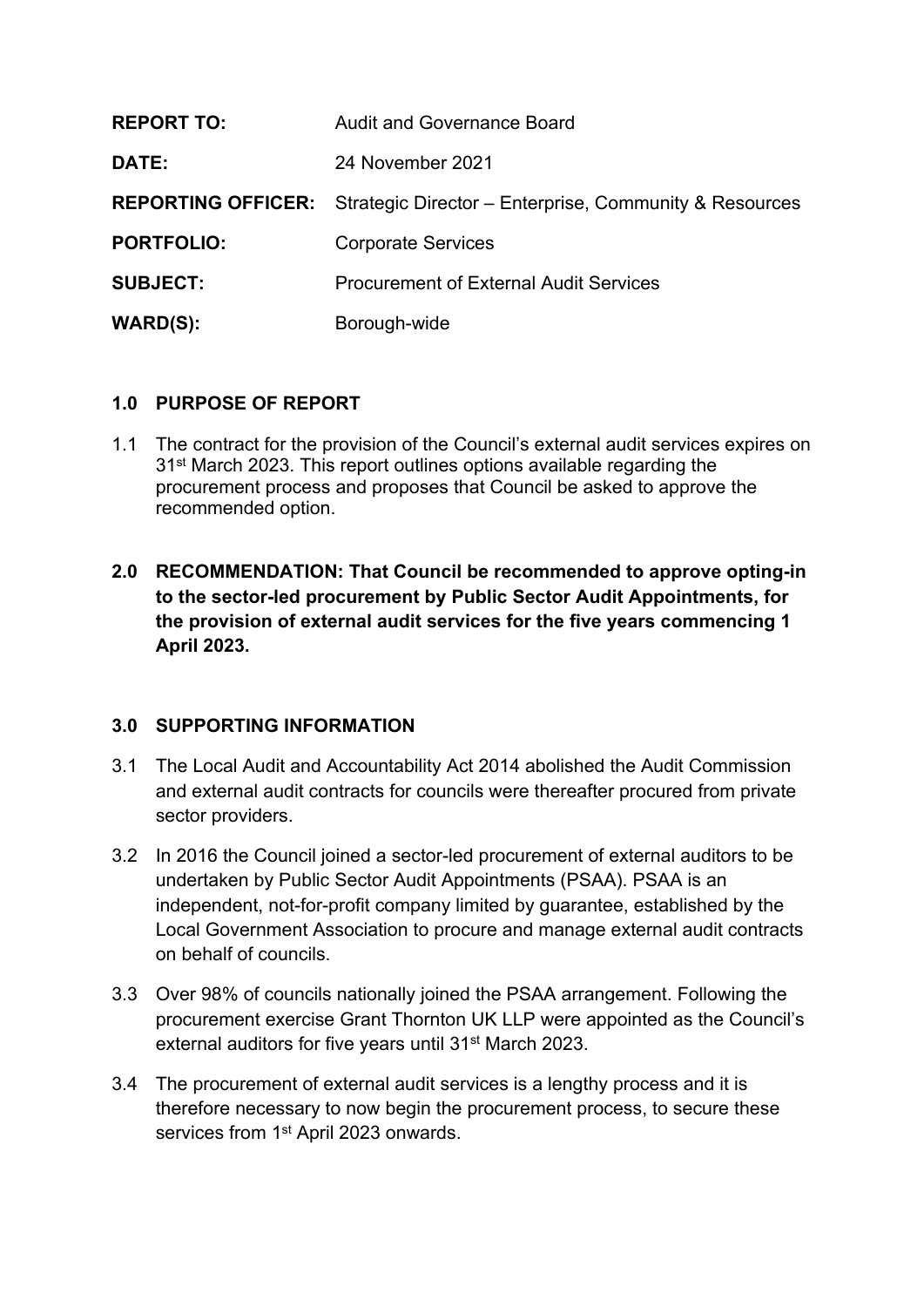- 3.5 The Secretary of State has confirmed that PSAA can once again undertake the role of procuring external audit services on behalf of councils on a national basis.
- 3.6 The options available to the Council are as follows;
	- (i) To opt-in to the national procurement arrangements to be led by PSAA.
	- (ii) To undertake the procurement of external audit services alone.
	- (iii) To undertake the procurement of external audit services with other councils on a regional or other basis.
- 3.7 Options (ii) and (iii) would require considerable resources on the part of the Council, to undertake the procurement process, evaluate the tender bids and subsequently manage and monitor the contract over the five year period. It would also be necessary to establish an Auditor Panel with an independent Chair, to oversee the procurement process.
- 3.8 It is considered unlikely that options (ii) and (iii) would deliver a more cost effective outcome for the Council, as providers will benefit from significant economies of scale under the national arrangement.
- 3.9 PSAA successfully procured and managed the current external audit contracts for over 98% of councils, including Halton. They have the technical audit and procurement expertise required and have a significant track record in this respect. It is anticipated that PSAA will build upon their experience of the current contracts, to continue to develop external audit services which are appropriate to councils' needs.
- 3.10 For these reasons it is proposed that the Council once again opts-in to the national procurement arrangements to be operated by PSAA.
- 3.11 Regulations require that the decision to opt-in to the PSAA procurement must be approved by Council. The final deadline for opting-in to the PSAA arrangement is 11 March 2022.

# **4.0 POLICY IMPLICATIONS**

4.1 None.

## **5.0 FINANCIAL IMPLICATIONS**

5.1 PSAA will consult councils annually on the external audit scale fees it is proposed to adopt for external audit contracts.